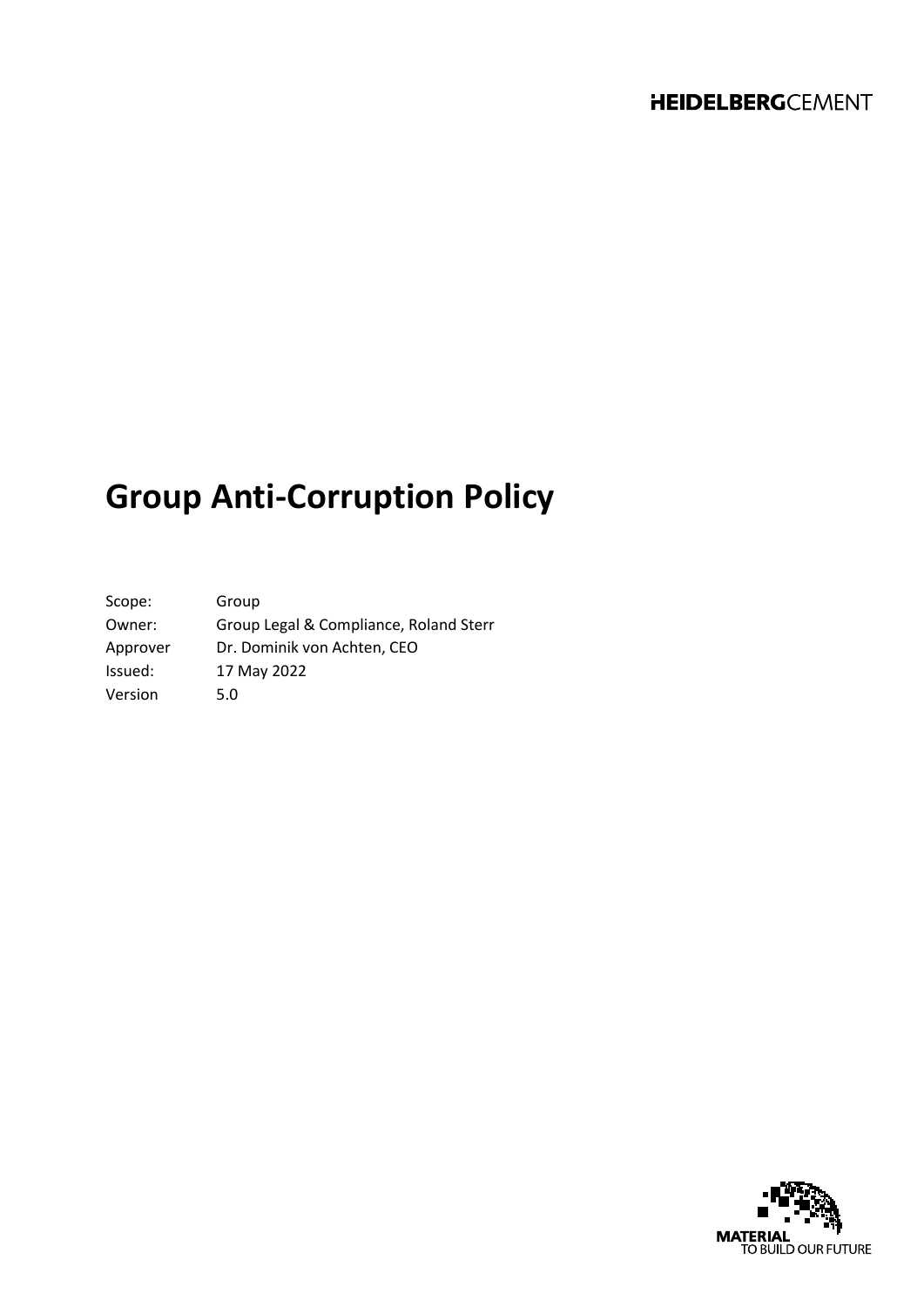# **Table of contents**

| $\mathbf{1}$   | Introduction                                                       | $\overline{\mathbf{3}}$ |
|----------------|--------------------------------------------------------------------|-------------------------|
| $\overline{2}$ | <b>Legal Principles</b>                                            | 4                       |
| 3              | Gifts from suppliers, service providers or other business partners | 4                       |
| 4              | Gifts to employees of customers or other business partners         | 6                       |
| 5              | <b>Gifts to public officials</b>                                   | $6\phantom{1}6$         |
| 6              | <b>Conflicts of interest</b>                                       | $\overline{\mathbf{z}}$ |
| 7              | <b>Corporate Citizenship activities</b>                            | $\overline{\mathbf{z}}$ |
| 8              | Appointing agents and advisors                                     | 8                       |
| 9              | <b>Mergers and acquisitions</b>                                    | 9                       |
| 10             | <b>Training</b>                                                    | 10                      |
| 11             | Personnel rotation, two-person integrity, documentation            | 10                      |
| 12             | Compliance, SpeakUp hotline, questions                             | 11                      |
| 13             | <b>Contact and Further Information</b>                             | 11                      |
| 14             | <b>Version history</b>                                             | 11                      |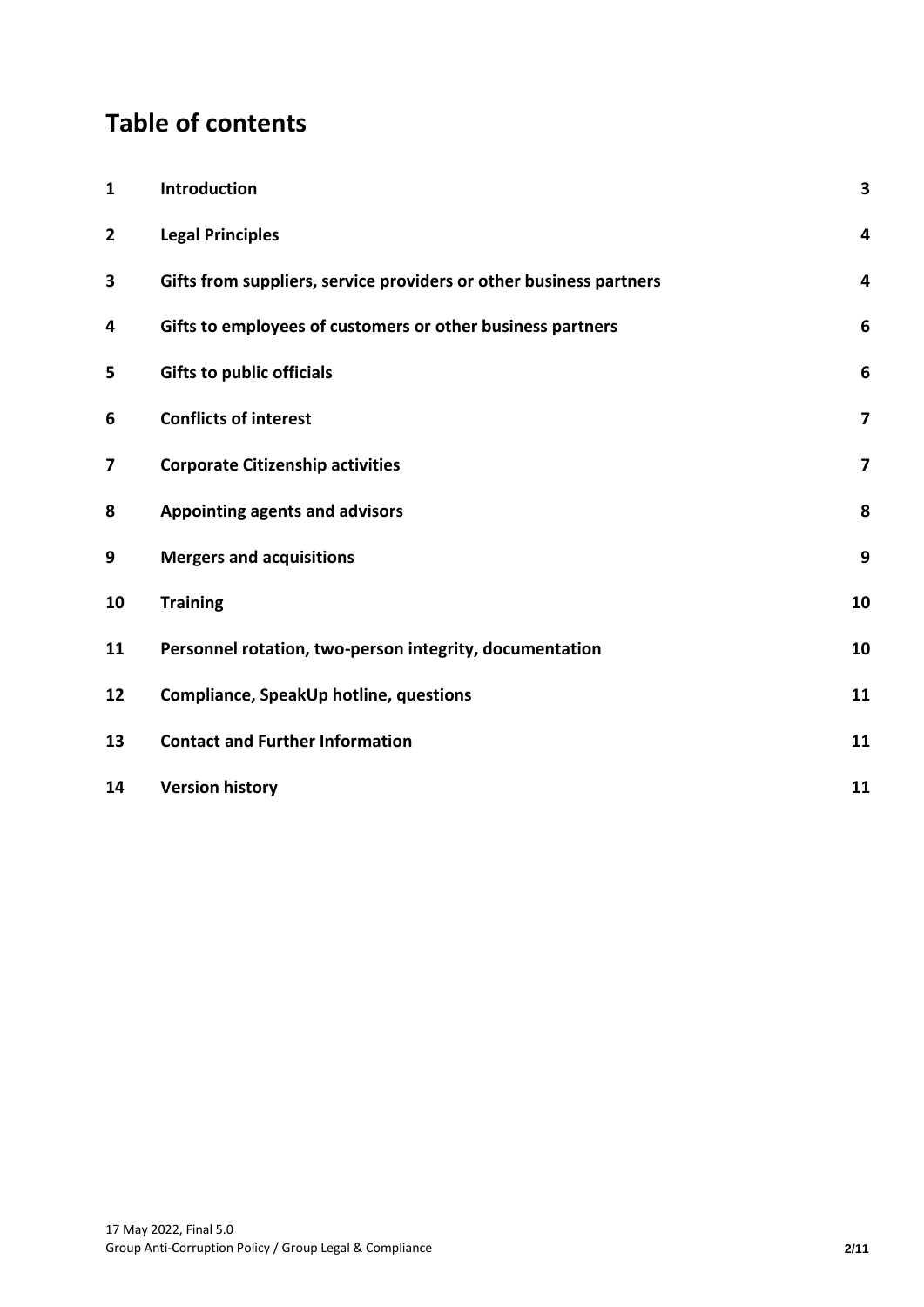## <span id="page-2-0"></span>**1 Introduction**

One of the goals of the HeidelbergCement Group's compliance programme is to prevent corrupt behaviour by Group companies and employees. Sections 2.3-2.5 of the Code of Business Conduct ("Anticorruption", "Gifts, hospitality and benefits", Conflicts of interest") set forth general anticorruption principles. This Policy is part of the Group compliance programme and gives guidance to employees by providing additional detail on this important topic. This Policy was first adopted by the Managing Board and came into effect on 1 October 2007. This version replaces the previous one and takes effect following its publication in HeidelbergCement´s policy management system HCPolicies in May 2022. This policy applies to all companies of the HeidelbergCement  $Group<sup>1</sup>.$ 

This Policy speaks not only to corruption punishable by relevant penal laws, but addresses and prohibits unethical behaviour, even if this conduct is not a punishable criminal offence. This approach is based on the principle that it is important to avoid even the suggestion that a business or governmental decision might have been influenced by the acceptance or granting of an advantage, be it personal or for any third party.

Special compliance Governance Documents (e.g. purchasing, tax, treasury, etc.) might specify additional requirements.

This Policy is addressed to all employees<sup>2</sup> because corruption and especially conflicts of interest can occur anywhere in the organisation. An elevated risk of corruption could occur, particularly for

- employees involved in procurement, i.e. purchasing employees as well as engineers who are in charge of determining the types of goods and services to be purchased and their specifications;
- employees of specialist departments that use external service providers such as attorneys, accountants, auditors, consultants, etc.;
- employees of departments that are responsible for obtaining governmental permits of all kinds and other approvals;
- sales employees;
- employees involved in corporate acquisitions; and
- employees involved in Corporate Citizenship activities (sponsorships, donations, etc.) that accompany HC CAPEX projects.

Failure to comply with the provisions of this Policy may subject an employee to disciplinary actions including termination of employment.

 $1$  HeidelbergCement AG and all companies which are directly or indirectly controlled by HeidelbergCement AG; for joint entities the definition and the rules of the Group Compliance Policy apply as well for this Policy.

<sup>2</sup> Throughout this Policy the term "employees" is used for all persons with a professional function in the company (incl. directors, managers, officers, temporary staff, etc.)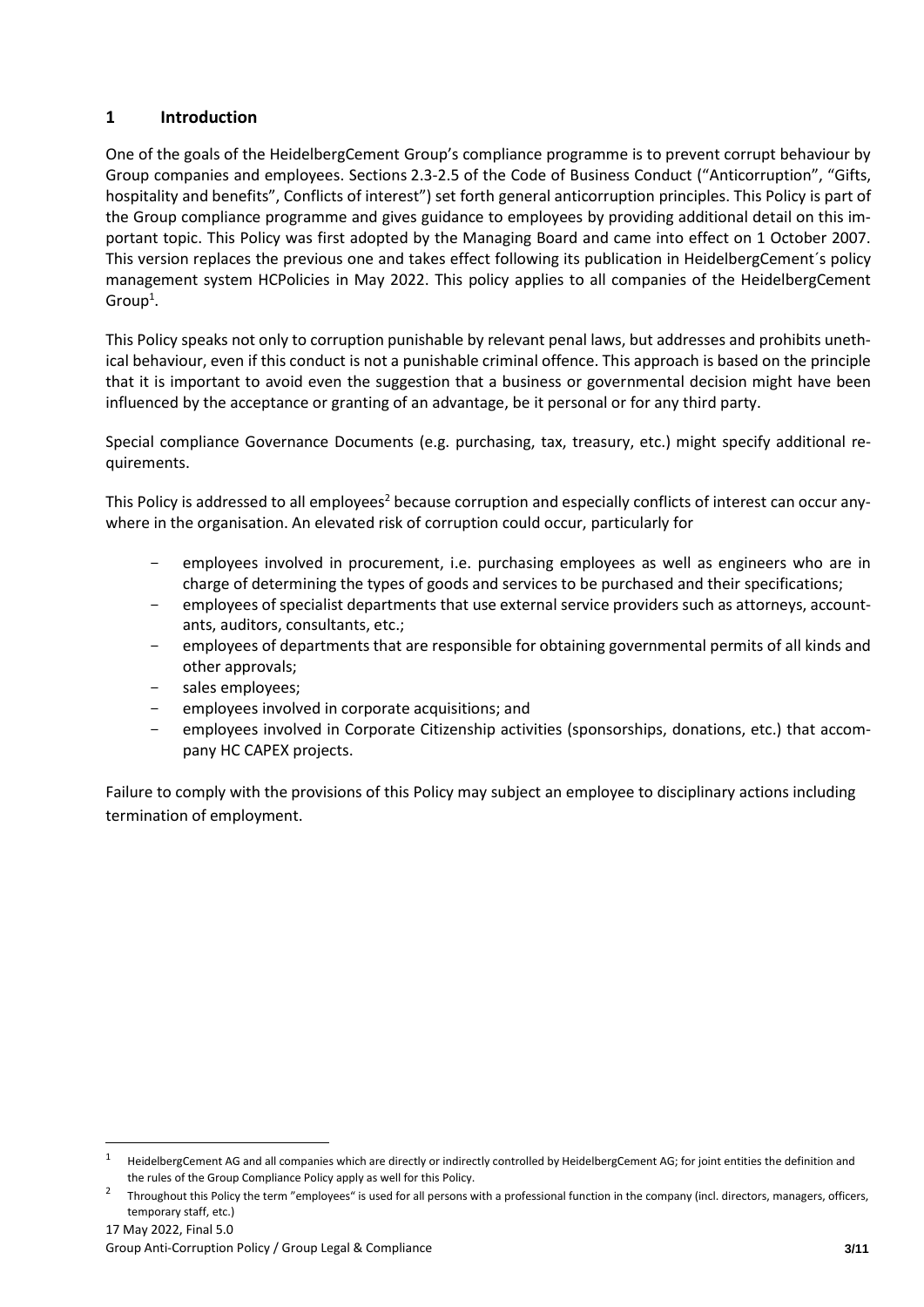# <span id="page-3-0"></span>**2 Legal Principles**

- **2.1** Corruption is a punishable offence in most countries in which the HeidelbergCement Group operates. However, the activities constituting corruption which are punishable by law often vary among countries. For example, in certain countries only the bribery of public officials is punished and not, as in other countries, bribery between business partners as well as the bribery of public officials.
- **2.2** Criminal bribery in business dealings may be committed actively or passively. Both, the person or company, offering the bribe and the person receiving it may be punished. Bribery is defined as the direct or indirect offering, promising, authorising or granting, or the requesting or accepting, of a personal advantage of any nature in the expectation of a specific behaviour (positive act or omission, fair or unfair) in favour of the person giving the bribe, the company on whose behalf this person is acting, or a third party.
- **2.3** Bribery is a criminal offence and several jurisdictions provide for extraterritorial applicability of their national laws. Thus, it does not matter if an offence is committed within the country whose laws are being applied to an individual based on his/her nationality or outside that country. One offence may be subject to several jurisdictions. Punishment of individuals can include fines, prison sentences of up to several years, privation of certain rights, and confiscation of property; companies on whose behalf a person is offering, promising, authorising or granting bribes can be subject to criminal or administrative fines, confiscation of illegal benefits or may face administrative consequences.
- **2.4** If personal advantage or advantage for a third party is given, offered, promised, authorised or granted to a public official<sup>3</sup> in connection with an official act, this constitutes bribery in office. In addition to the consequences described in the previous paragraph, companies on whose behalf a person is offering bribes can also be prohibited from accepting or bidding for public contracts.
- **2.5** The act of bribery also constitutes a criminal breach of trust if the person offering, promising, authorising or granting the bribe acts outside his or her authority to dispose off the company's assets or spend company's funds and thereby harms the company.

# <span id="page-3-1"></span>**3 Gifts from suppliers, service providers or other business partners**

- **3.1** Companies of the HeidelbergCement Group are important customers for suppliers and service providers ("Suppliers"). At times, employees, in particular those with procurement responsibilities, may receive unethical and improper offers by Suppliers or other business partners. The following paragraphs in this section apply to all employees, in particular to those involved in a procurement process.
- **3.2** Suppliers must be selected only on a competitive basis. Attempts by Suppliers to influence employees of the HeidelbergCement Group in their procurement decisions by means of any kind of gifts, benefits or gratuities are not tolerated, be it personal or for a third party. Suppliers must be advised not to attempt to influence HeidelbergCement Group company employees in this way and a warning must be given in the event of a violation. If the violation is serious or violations are repeated, a freeze on orders must be imposed. Suppliers who violate this rule seriously or repeatedly must be identified to Group Purchasing.

<sup>3</sup> Throughout this Policy the term "public officials" refers to the OECD definition (OECD, 2006, Annual Report on the OECD Guidelines for Multinational Enterprise): "These include people who hold a legislative, administrative or judicial office (either appointed or elected); any person exercising a public function, including for a public agency or a public enterprise (e.g. a state owned enterprise); any official or agent of a public international organisation."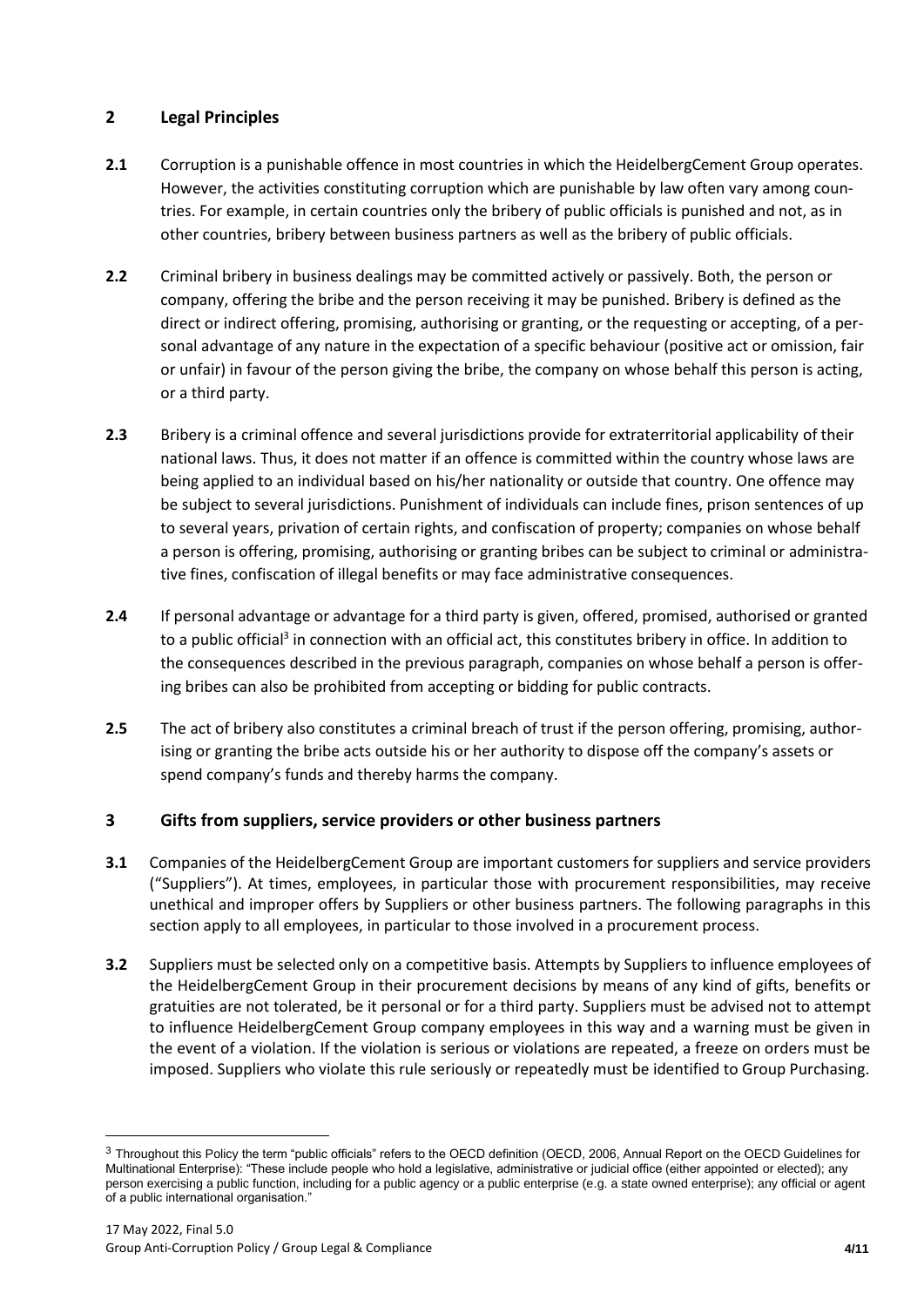**3.3** Except as listed below, employees of Group companies are prohibited, either directly or indirectly, from accepting gifts or any other unjustified benefit or thing of value including any type of gratifications (e.g. loans, commission, valuable security or other property or interest in property, employment, release from or discharge of any obligation or other liability, any other service, favour or advantage, etc.).

Exceptions are gifts or hospitality where

- they occur infrequently (once or twice per year per business partner),
- they are of insignificant monetary value as defined below in section 3.4,
- they arise only out of ordinary corporate hospitality and customary business practices,
- their acceptance does not violate any laws or regulations, and
- there is no reasonable possibility or potential inference that the decision to enter into a contract with the Supplier was influenced by the receipt of such gifts or hospitality.

Thus, the following gifts and invitations can generally be accepted, depending on the individual situation:

- promotional gifts (e.g. ballpoint pens, calendars, note pads, coffee mugs, shirts or other simple articles of clothing, etc.) and other gifts of insignificant monetary value in general, and
- occasional invitations for business meals, as long as the invitation has a business purpose, (e.g. it takes place in the context of a business meeting) and the value of the business meal is appropriate to the invited person's position in the company.

Explicitly prohibited are any acceptance of gifts, benefits, gratuities and invitations if there is any risk that they will influence the behaviour of the accepting employee in an improper way (e.g. if any relation between the acceptance of a gift, benefit, gratuity or invitation and placement of an order or contract conclusion could be construed). Special caution is required if invitations include the coverage of travel or accommodation expenses or the costs of an accompanying spouse or travel companion. It is principally prohibited to accept the coverage of such costs by a Supplier except for cases where it follows social or cultural obligations (e.g. invitation to a ball where accompaniment by a spouse/companion is required). Exceptions are subject to prior approval by the employee's supervisor.

- **3.4** As a rule, "insignificant monetary value" means the value does not exceed the cost of an ordinary business meal. In exceptional cases and only with the documented approval of the relevant supervisor, gifts, gratuities, benefits or invitations beyond this limit can be considered to have insignificant monetary value. In any case, bear in mind that in most countries gifts, benefits, gratuities and invitations above a certain amount are considered to be taxable income; naturally, the relevant tax laws and regulations must be observed.
- **3.5** Accepting money or equivalents (e.g. gift cards or gift certificates for specific stores) for personal use or for a third party is always prohibited. The employee must immediately report any such attempt to his or her supervisor. In the event of non-compliance by the immediate supervisor the employee shall report it to the next higher level or to the compliance hotline (SpeakUp).
- **3.6** Occasional invitations (once or twice per year per business partner) for events such as sporting events, concerts, cultural events, trade fairs, or conferences may only be accepted under the following conditions:
	- there is a direct business purpose (but no direct relation with current contract negotiations),
	- that the employee is accompanied by the business relationship contact person, and
	- the value of the ticket is appropriate to the invited person's position in the company.

The acceptance of such an invitation is subject to approval by the employee's supervisor. The coverage of travel or accommodation costs by the inviting company must normally be declined as well as the invitation of spouses/companions. Exceptions require explicit prior approval by the employee's supervisor.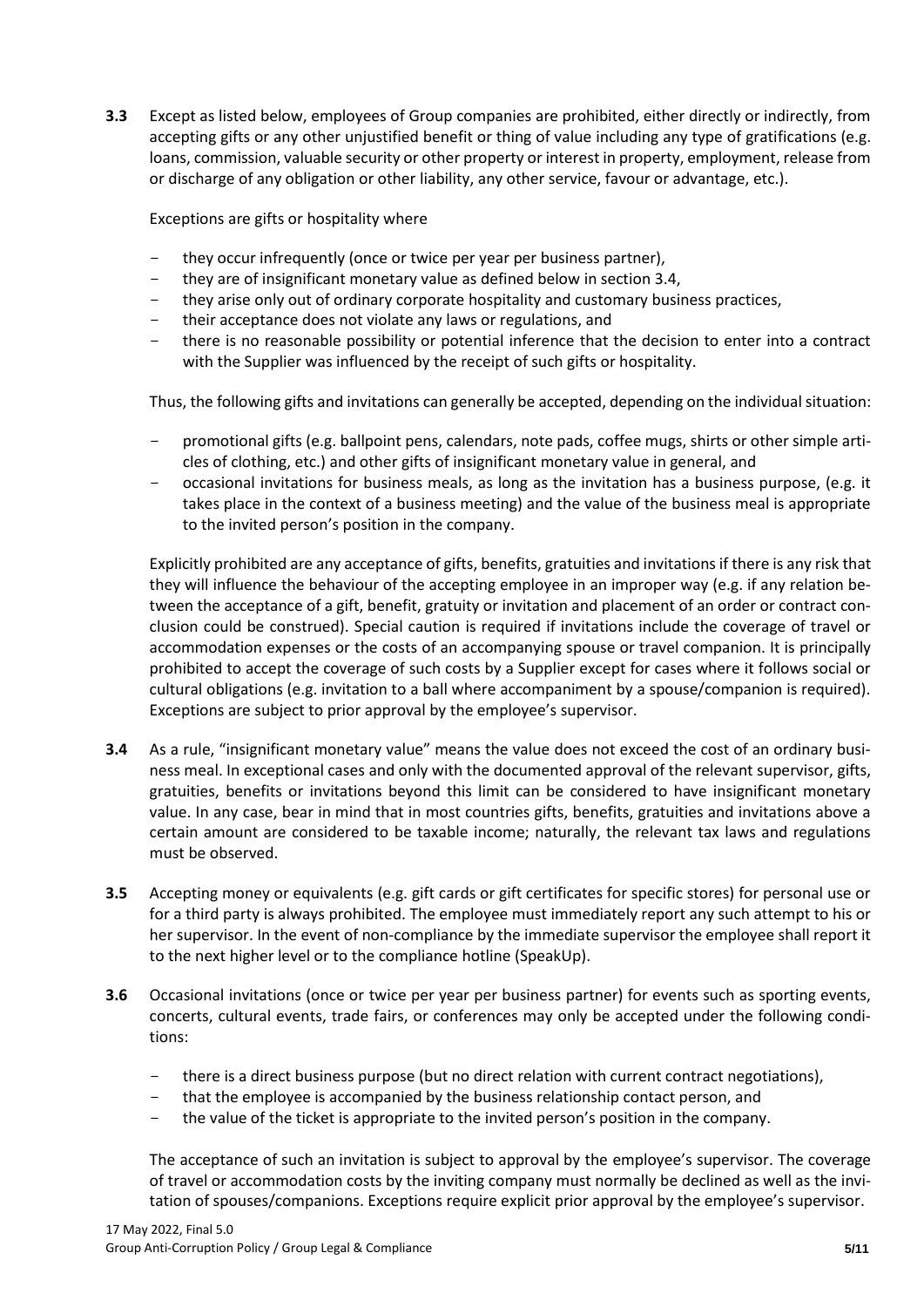**3.7** If a gift, benefit, gratuity or invitation may not be accepted because of these rules, the intended recipient shall politely decline it and refer to this Guideline. If a gift has already been delivered, it shall be returned. When this isn't possible either then the recipient needs to report it to his supervisor and request instructions what to do.

## <span id="page-5-0"></span>**4 Gifts to employees of customers or other business partners**

The HeidelbergCement Group expects that our customers or other business partners do not want their employees to be influenced in their purchasing decisions by personal gifts. For this reason, gifts, invitations, and other gratuities to employees of customers or other business partners must be limited so that such gifts are not likely to influence the customer's purchasing decision. Gratuities that go beyond promotional gifts and invitations to ordinary business meals are only permissible if the supervisor of the customer's/business partner's employee or competent body is informed and approves of the gift. In principle, the same rules apply for gifts to employees of customers as for the acceptance of gifts from suppliers and services providers as outlined in section 3. Remember that providing money or equivalents is always prohibited and that it is not permitted to invite customers to adult entertainment venues.

These rules apply equally to the act of offering promising**,** authorising or granting gifts or invitations to persons with whom the customer's/business partner's employee is closely linked (e.g. a family member) or other third parties.

## <span id="page-5-1"></span>**5 Gifts to public officials**

- **5.1** The rules described in section 2 also apply to gifts, benefits, gratuities or invitations offered, promised, authorised or granted to public authorities and government officials for their personal benefit or the personal benefit of any related third party. In fact, some governmental agencies or departments have strict rules prohibiting all gifts, invitations, and other gratuities, even if of insignificant monetary value. Employees of HeidelbergCement Group companies are urged to be extremely careful and avoid any impression that a personal gift to a public official is intended to influence that individual in order to act or refrain from acting in any way in the performance of official duties. All employees are therefore prohibited from taking any action or measure that could give this impression. Thus, it is principally prohibited to give, offer, promise, authorise or grant, directly or indirectly, money or equivalents, or gifts, benefits or gratuities of any kind to public officials or to persons with whom the public official is closely linked (e.g. family members) or third parties. Any exceptions are subject to prior approval by the responsible company officer and the compliance officer of the respective country. Invitations for ordinary business meals for public officials require prior approval by the employee's supervisor. Snacks, coffee or other beverages during meetings as part of ordinary corporate hospitality are allowed if in compliance with the law and regulations.
- **5.2** This instruction may not be circumvented by giving, offering, promising, authorising or granting money or equivalents, or gifts, benefits or gratuities of any kind to persons, companies or institutions with which the public official is linked in any way whatsoever.
- **5.3** Payments or non-cash equivalents, invitations, gifts, gratuities or benefits of any kind with the purpose to secure or speed up any routine actions by government officials or private sector employees (also known as facilitation payments) are always prohibited.
- **5.4** In particular, it is forbidden to give, directly or indirectly, any illicit advantage or favours to a public official performing inspections on the HeidelbergCement business offices, premises or plants in order to influence the inspector's opinions and decisions. The rules of this Policy must be applied to every type of inspection/audit including, but not limited to tax, custom duties, technical, quality, health and safety, antitrust, environmental inspections and other types of inspections/audits carried out by public officials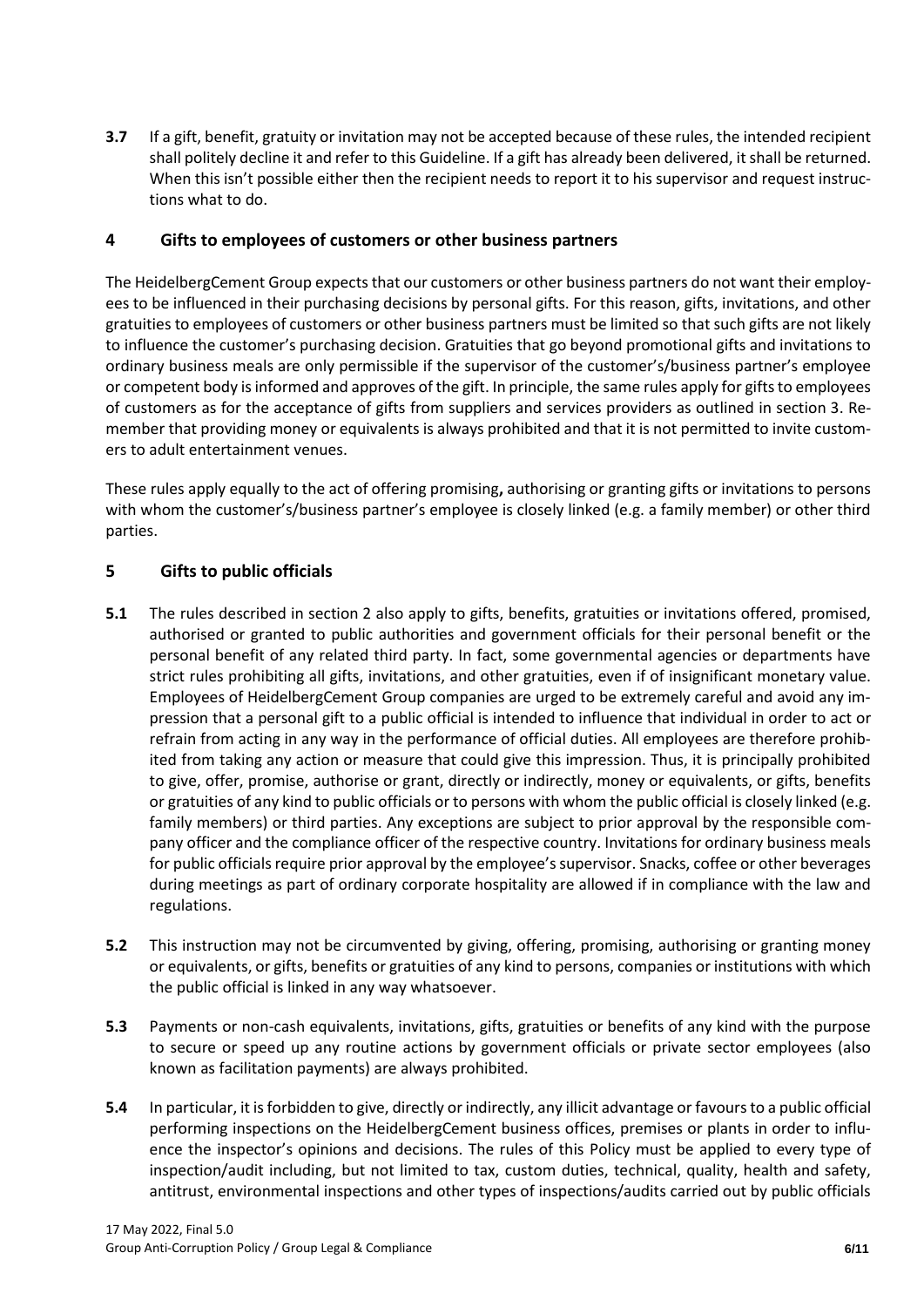and/or private accredited entities acting for or on behalf of public bodies in order to grant licenses, permits, authorisations, concessions. At the end of the inspection an internal report must be prepared in order to document the transparency and traceability of the inspection.

**5.5** Political contributions to candidates for public office are only permitted if this is allowed under relevant law (whether international, national, state or local law) and the policy of the HeidelbergCement Group company making the contribution.

# <span id="page-6-0"></span>**6 Conflicts of interest**

A conflict of interest exists when an employee's private interest is in conflict with the interests of the Group in a given professional engagement. In all situations in which outside activities, personal or financial interests may conflict with those of the Group, all employees are expected to fully disclose them. No employee shall take part in any business activities of the Group where the employee may be influenced by personal relations that are, or may be, construed as a hindrance to objective decision taking.

Where possible employees must avoid personal interests that conflict with the employee's loyalty and responsibility owed to HeidelbergCement. All employees must discharge their responsibilities solely on the basis of what is in the best interest of the Group and independent of personal considerations or relationships. Employees are expected to adhere to both the letter and spirit of this Policy and to disclose any relationship to their immediate supervisor that might give raise to conflicts of interest.

- **6.1** All employees are expected to maintain impartial relationships with customers and suppliers and only to act in the best interest of HeidelbergCement. In addition, they shall not have an interest in any supplier or customer. Disclosure shall be made to the responsible company officer if any employee or member of his family (employee's spouse, children or any other immediate family member) has or acquires, by gift, inheritance or otherwise, an interest in a supplier's or customer's business; this does not apply to ownership of less than 0.5 per cent of the stock of a publicly traded company.
- **6.2** No employee shall have an interest in companies whose products compete with any of the Group's product lines (i.e. cement, concrete, aggregates or other building materials). All employees are expected only to act in the best interest of the Group. Disclosure shall be made to the responsible company officer if any employee or member of his family (employee's spouse, children or any other immediate family member) has or acquires, by gift, inheritance or otherwise an interest in a competing business; this does not apply to ownership of less than 0.5 per cent of the stock of a publicly traded company. In addition, employees shall not perform services of any kind for any competitor of the Group. Disclosure shall be made to the responsible company officer if an employee's spouse, children or any other immediate family member performs services for any competitor of HeidelbergCement.

# <span id="page-6-1"></span>**7 Corporate Citizenship activities**

As a leading global building materials company, HeidelbergCement recognises its social responsibilities and makes the strongest commitment in areas where it has the most expertise and can achieve the best impact for society. Thus, HeidelbergCement supports projects for public benefit, e.g. by means of sponsorships or donations, in the following areas:

- building, architecture, infrastructure;
- environment, climate, biodiversity;
- education, training, culture.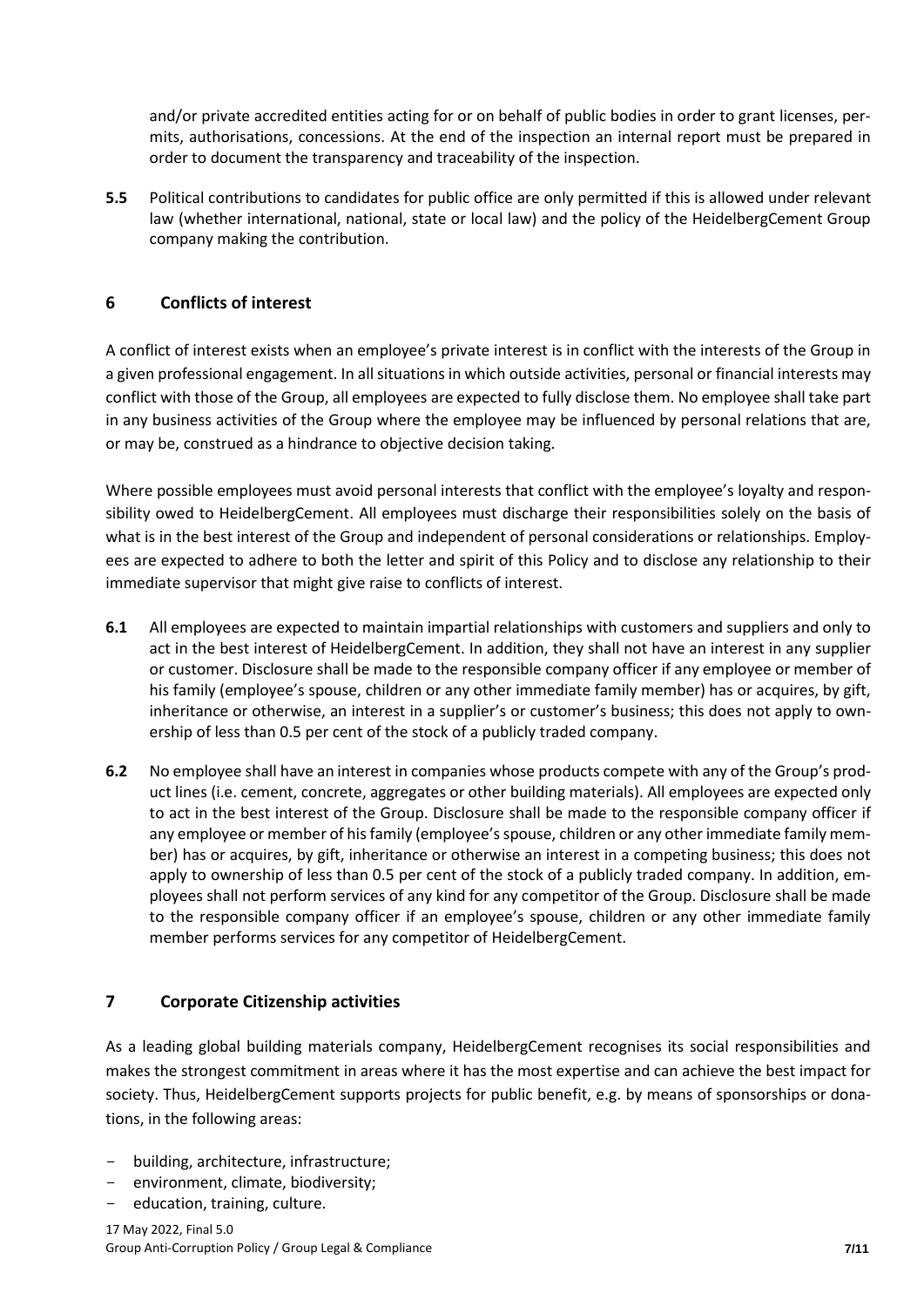However, such Corporate Citizenship activities can also be considered as a form of attempted influence (e.g. on permits, approvals), in particular in the course of an investment project (M&A, brownfield, greenfield, etc.). To make sure that the perception of non-compliant behaviour in the context of investment projects does not arise, the following rules have to be observed:

- **7.1** All applicable legal regulations on sponsorship and donations as well as internal company Governance Documents must always be met - both in the country in which the resources are provided, as well as in the country in which they are used. In addition, such activities must be in line with the provisions of the Corporate Citizenship Policy and clearly serve the public interest.
- **7.2** It has to be ensured that no inappropriate competitive advantages for a HeidelbergCement Group company result from such Corporate Citizenship activities.
- **7.3** Such activities must not bear any personal material advantages for public officials who are entrusted with permitting an investment by any HeidelbergCement Group company, or third parties being linked in any way whatsoever with these individuals.
- **7.4** Such activities must not support individuals or profit-making projects.
- **7.5** Activities conducted in cooperation with public officials have to be carried out in a politically neutral manner.
- **7.6** All activities in the context of Corporate Citizenship engagement have to be conducted in full transparency, properly documented and approved by two persons, one of which has to be the responsible company officer of the respective country, i.e., the Country General Manager.

#### <span id="page-7-0"></span>**8 Appointing agents and advisors**

- **8.1** Naturally, rules prohibiting bribery of, or improper gifts to, employees of business partners or public authorities may not be circumvented by appointing agents or advisors.
- **8.2** Agent and advisor contracts are sometimes scrutinised by tax authorities and law enforcement agencies. Anyone who is unable to show a legitimate business purpose for an agent or advisor contract could be suspected of having entered into the agent or advisor contract for the purpose of circumventing the regulation prohibiting bribery. Furthermore, not performing a proper due diligence may be considered as negligent financing of bribery. To make sure that agent and advisor contracts have a legitimate business purpose, follow these steps:
	- 8.2.1 As in all other business transactions, the identity of the parties must be clear. This includes persons acting on behalf of a corporation, partnership, or other legal entity. For new business partners in jurisdictions under which no contracts were concluded in the past and in case of doubt, natural persons should be asked to submit identification and corporations or other legal entities should provide official confirmation of their existence (business register extract, good standing certificate, etc.).
	- 8.2.2 The contractual partner must be identified in the contract with his or her name, business address, and, if applicable, the names of the persons acting on the contractual partner's behalf, as well as bank accounts which will be used to receive payments.
	- 8.2.3 Where possible, contracts should not be entered into with companies from offshore tax havens ("offshore companies"). If a contract with such an offshore company is unavoidable,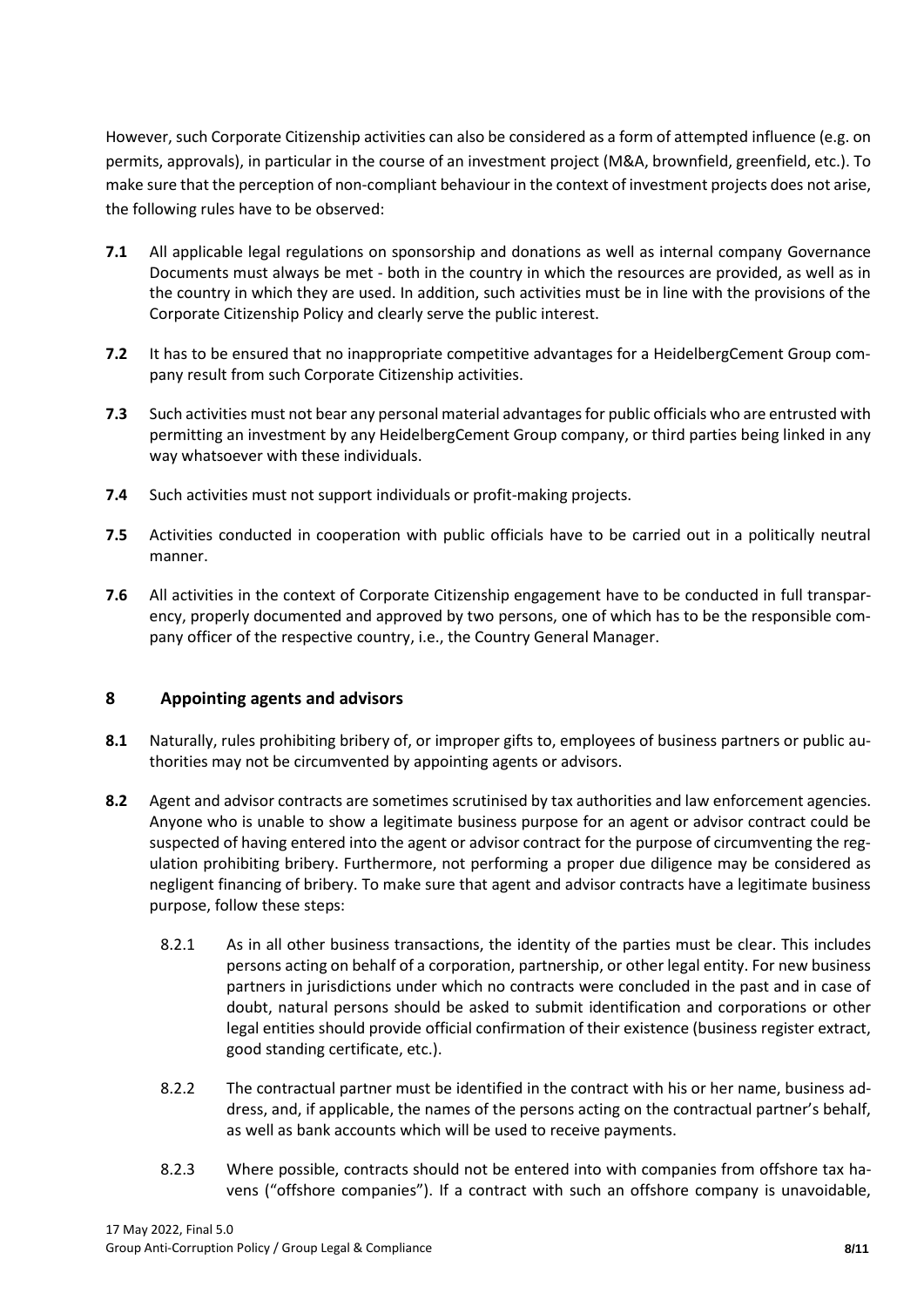make sure the owner or owners of this company are identified and retain this documentation separate from the contract. Special caution is to be paid in case of contracts with letterbox companies.

- 8.2.4 The HeidelbergCement Group company directly benefitting from the agent or advisory service will normally be a party to the contract. If this is not possible because of unusual circumstances, the rights and obligations arising from the contract must be transferred to the company that benefits from the contract and the fee must be charged to this company.
- 8.2.5 The agent or advisory service must be described in specific terms. If compensation is due on the successful completion of a transaction, the contract must contain clear language defining what it means to complete a transaction. This may be defined as the execution of a contract by all parties, or different benchmarks may be used.
- 8.2.6 If an advisor is to provide consulting services, there must be an indication of whether, by what means (oral/written?, in how much detail?, evidence?), and at what intervals reporting is required. The reporting duty of the advisor or consultant must be monitored. If no written reporting duty is required of the advisor or consultant, then the employee must maintain evidence of oral reports, telephone conversations, meetings, etc.
- 8.2.7 The duration or term of the contract must be clearly stated, as well as any options to renew or extend the contract.
- 8.2.8 The fee must be commensurate with the agent or advisory services due.
- 8.2.9 The contract must contain clauses in which the agent or advisor expressly agrees to observe all existing laws in connection with the contract, including tax, anticorruption, trade sanctions and competition or antitrust laws. Any breach of these clauses by the agent or advisor shall be regarded as a material breach of the contract and shall entitle the HeidelbergCement Group company to terminate the contract immediately.
- 8.2.10 The relevant legal department must be involved at a sufficiently early stage so that it can provide constructive legal advice and monitor compliance with HeidelbergCement Group Governance Documents.
- 8.2.11 Except in rare circumstances, public officials, and politicians should not be parties to agent or advisor contracts. If, however, such a contract is considered, careful attention must be paid in order to ensure that the contract does not require a particular vote or regulatory decision in which the HeidelbergCement Group company has an interest.

#### <span id="page-8-0"></span>**9 Mergers and acquisitions**

- **9.1** As a successor entity, HeidelbergCement may be held liable for past violations of anticorruption laws committed by any company merged or acquired: thus, the consequences may be relevant for the Group, the company and individuals involved, both in terms of reputations and legal prosecution. HeidelbergCement is therefore committed to avoiding the risk of acquiring controlling interest in a third company with potential exposure to corruption or characterised by ineffective anticorruption compliance practices.
- **9.2** When HeidelbergCement is involved in merger and acquisition projects it is recommended to review, as part of the due diligence process, the activities of the target company in order to reasonably determine that it will not become involved in past, present and future corruption activities. In addition, specific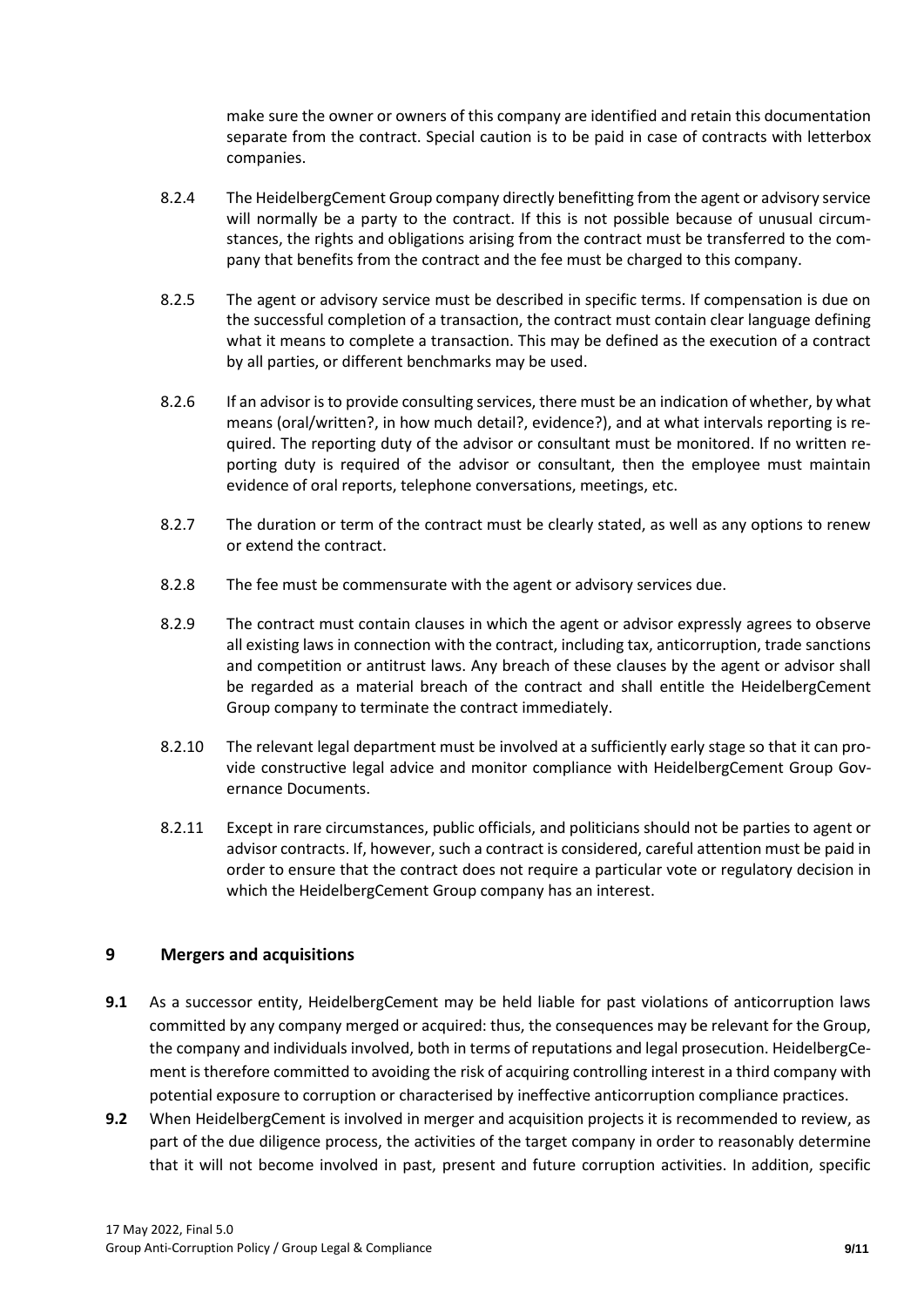representations and warranties and where applicable the appropriate indemnities should be inserted in the relevant agreements.

- **9.3** In the performance of the due diligence activity, it is recommended to pay attention to the following types of information:
	- the percentage of the target company's business derived from government contracts;
	- the types and identities of the intermediaries that the target company uses and their compensation;
	- the involvement of public officials in the target company's business (as owner, directors, employees or their relatives)
	- the compliance of the target company's internal controls, books and records with the applicable laws and international standards;
	- whether the target company has ever been accused of violating anticorruption laws, requiring it to disclose any prior relevant issues including incidents of bribery, corruption or criminal allegations.

#### <span id="page-9-0"></span>**10 Training**

- **10.1** All employees must receive training based on the obligations set out within this Policy.
- **10.2** The supervisor of an employee will provide the initial training for that employee when the supervisor familiarises the employee with his or her duties. This initial training must be thorough and this Policy shared in printed or electronic format. For follow-up training, internal or external training programmes should be used, as well as regular internal specialist meetings (purchaser, sales, HTC, CCM, regular department meetings, etc.) and, if available, e-c@mpus and web-based training.
- **10.3** The initial and follow-up training must be documented. Employees must receive anti-corruption training at least once every two years.

#### <span id="page-9-1"></span>**11 Personnel rotation, two-person integrity, documentation**

- **11.1** In addition to proper hiring practices and appropriate training, HeidelbergCement Group companies should take other steps to reduce the risk of corrupt behaviour.
- **11.2** One way to reduce the risk of corruption is to regularly change or rotate personnel assignments which are particularly exposed to corruption such as the purchasing function. Such changes reduce the risk that an employee will be exposed to advantages or gifts, be it personal or for a third party, from business partners or become too close to business partners and thereby lose the critical distance necessary to represent the interests of the HeidelbergCement Group.
- **11.3** Employees are urged to apply the two-person integrity principle in all business transactions of significant value. Not only does this make business sense for the company because two people will always see and perceive more than a single person, but it forms an effective control against conscious or unconscious misconduct in procurement and supply activities.
- **11.4** The two-person integrity principle also applies to the separation of operational and monitoring functions. For example, the checking and allocation of an invoice may not be performed by the same person who made the decision to place the order. Only very low value orders are exceptions to this rule.
- **11.5** Every business transaction that leads to payments or deliveries must be documented following best business practices and included in the company's accounting records. The documentation and accounting entries must accurately represent the actual situation. If documents or accounting entries are not produced or do not accurately represent the actual situation, this discrepancy must be investigated.